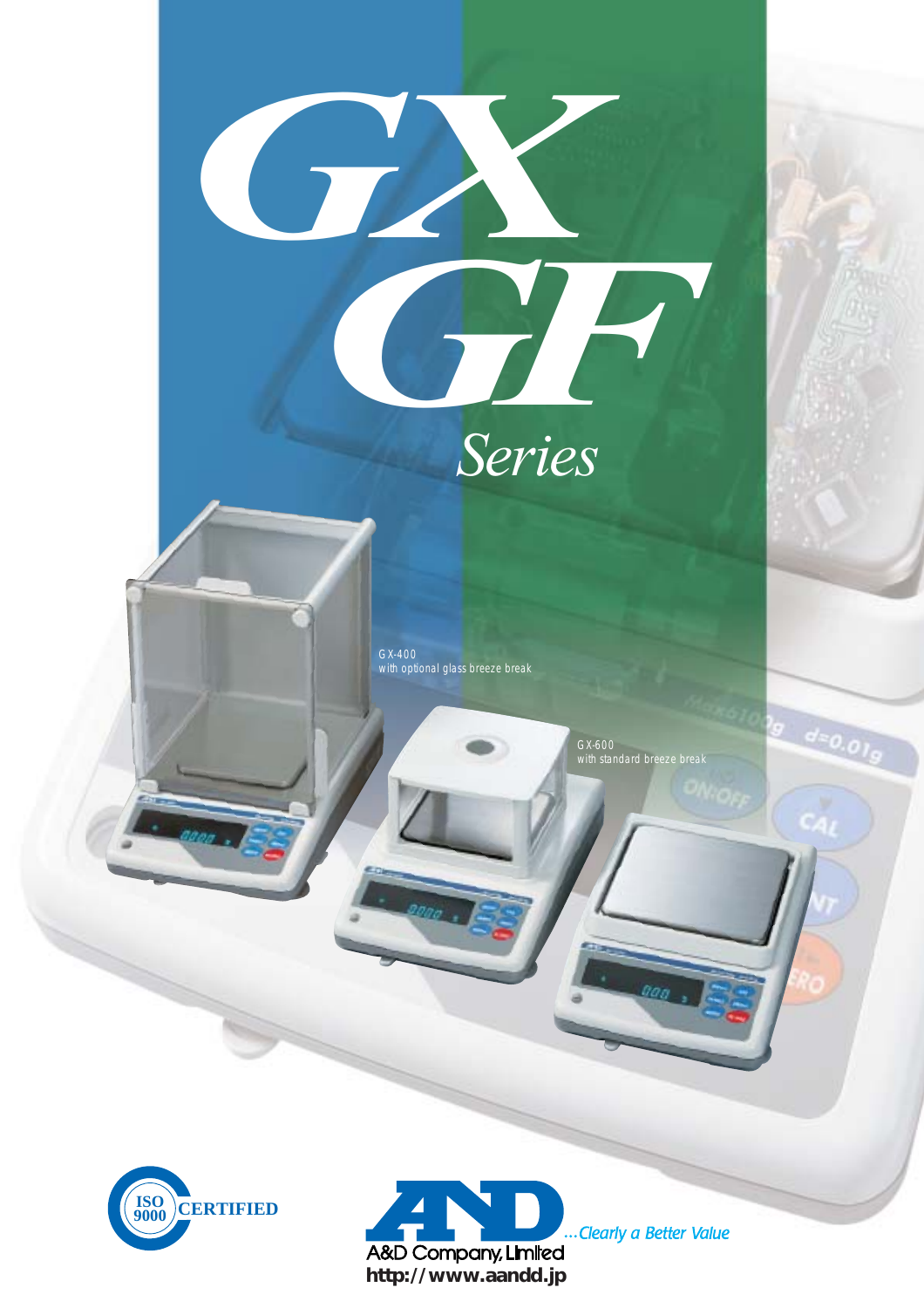# The *World's*

*Our revolutionary Super Hybrid Sensor (SHS) technology improves response speed, accuracy and minimizes maintenance costs. SHS combines the best of magnetic force restoration and single point parallelogram load sensing technologies. Its unique design provides the fastest response speed in its class – just 1 second! And if the time ever comes when the SHS needs repair, you just replace one of three parts – there is no need to replace the whole sensor! This translates to Minimum Maintenance Costs. (An additional benefit of our new SHS is that the GX automatically performs self calibration using the internal mass when the balance detects ambient temperature changes.)*





*Motor-driven Internal Calibration*

## *Internal Calibration*



The GX internal calibration with an internal mass saves time and money. External calibration requires a great deal of skill, time and an expensive external mass. With our internal calibration with internal mass, the balance is calibrated very quickly.

- Automatic Self Calibration Self-calibrates automatically when the balance detects ambient temperature changes.
- One Touch Automatic Calibration Allows you to calibrate the balance on demand with just the push of a button.
- Calibration is essential for accuracy in weighing. For example, in high resolution balances, changes in sensitivity drift can be caused by changes in the ambient temperature. Take the GX 600 for example, the weight might change by ±0.010g with a change of 10°C. (Sample's weight: 500g)
- The GX's internal calibration mass is adjusted to an "OIML F1 class level." by the standard balance calibrated with an "OIML E2 class level mass". (The GX's internal calibration mass is not "the standard mass for legal metrology" nor "OIML's level of calibration mass." Instead it is the mass for adjustment.)

## *Just 1 Second — Ultra Fast Response Speed*

■ Ultra Fast Response Speed–Just 1 Second.\* Ideal for installation with filling machines. \* "FAST" setting ■ Ultra High Performance with minimum maintenance costs.

## *Standard RS-232C*



Incorporates bi-directional communication with a PC, printer or other peripheral device.

### *Standard Windows Communication Tools Software WinCT*



A free copy of WinCT-A&D's powerful and flexible data collection software tool for virtually instant connection to a PC and a network of other devices.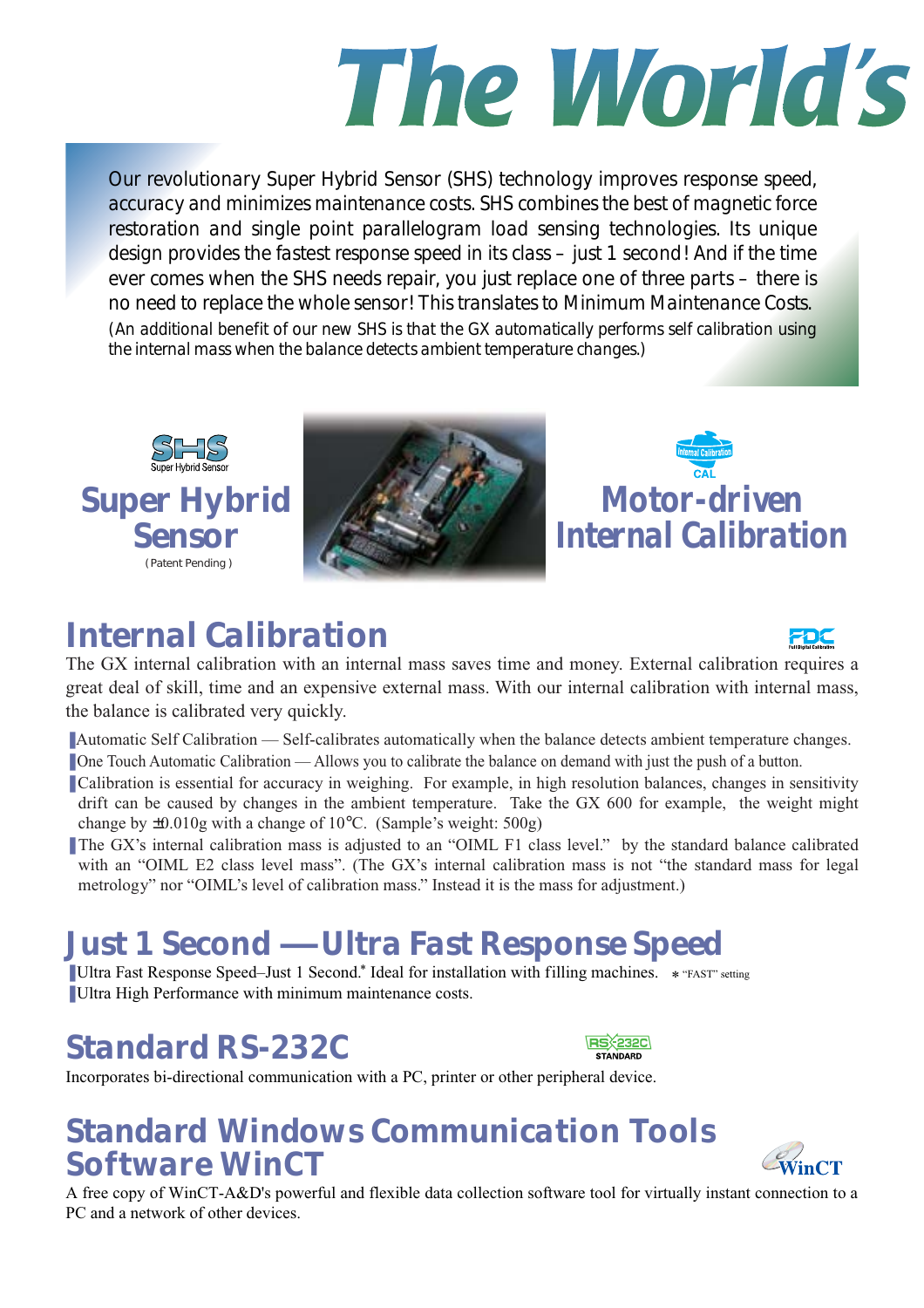# Most User-Friendly

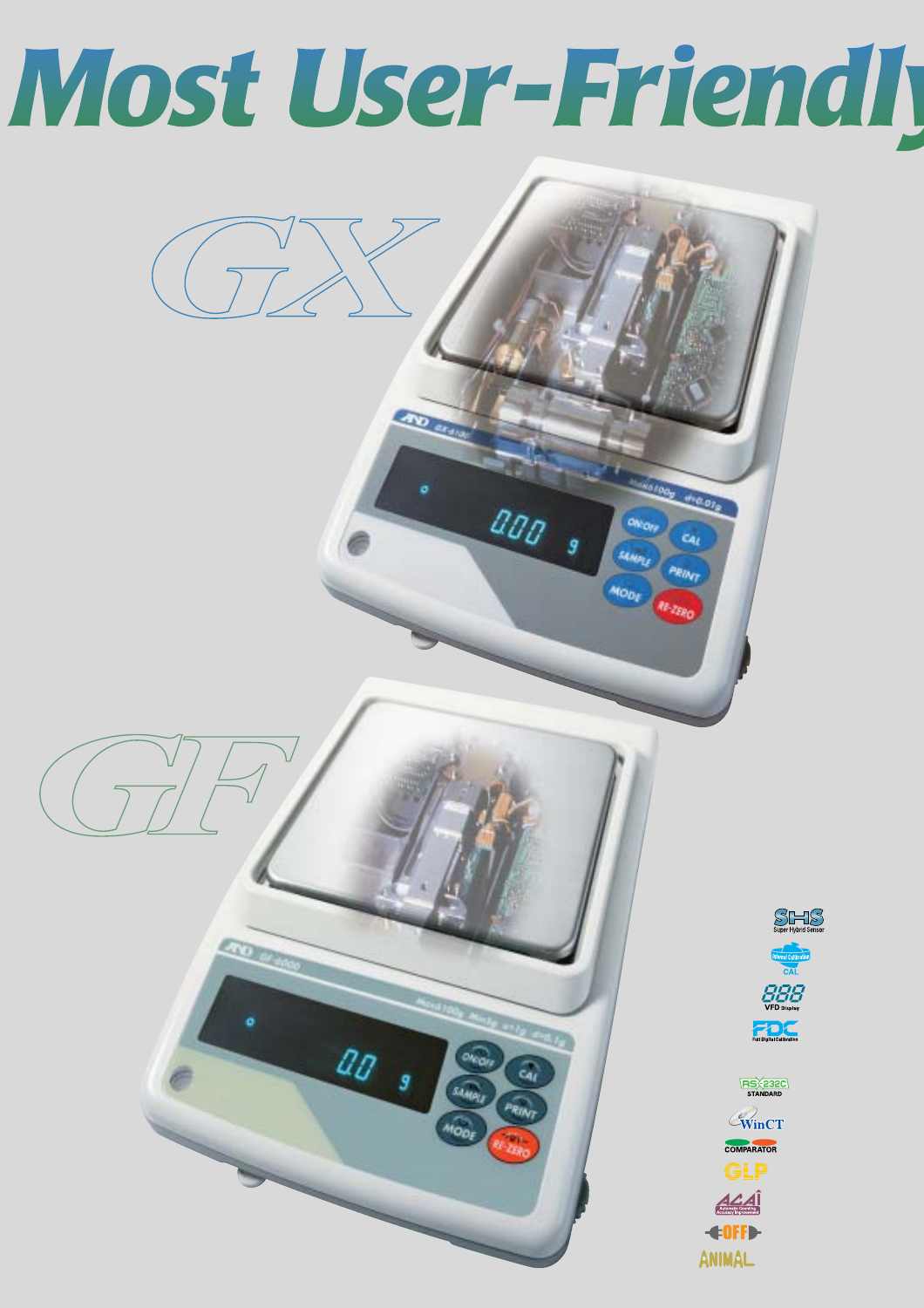# y Balances...

#### 888 **VFD Display**

RESPONSE FAST MID | SLOW) **ANIMAL** 940 800 300

Bright, bold, blue vacuum fluorescent display *(VFD)* that is virtually unmistakable from any viewing angle.

#### **ANIMAL**



*Animal Weighing Mode* allows you to quickly and accurately determine the weight of any live or unstable subject. Optional animal weighing pan (GX-12) is available.



*Automatic Adjustable Environment Setting* Adapts to the most suitable Environment Response Setting automatically with one-touch key operation. The response annunciator displays "FAST", "MID" and "SLOW." (GX)

*Manual Response Adjustment* can be set by pressing the MODE key and response speed can be adjusted to FAST, MID or SLOW.





*Automatic Counting Accuracy Improvement (ACAI)* is a novel and useful approach to ensuring the utmost in performance when counting even the smallest of items. ACAI

automatically updates and refines the average piece weight used to determine the total quantity.



*Percentage Function* facilitates an effective and quick comparison of a sample or commodity against a known reference mass. Simply place an object on the pan to register its weight as 100%. Place another object on the pan to compare its weight in percentage mode.



*Standard Comparator Function* offers increased flexibility and compatibility for a vast number of applications. You can input a target weight and weigh heavier or lighter items using either the keyboard or by placing samples on the pan. Hi, OK or Lo will be indicated on the display to show the comparison results. (GX-04 Comparator output )



*Overall Capacity Indication* is a unique and helpful feature. By indicating how much of the balance's capacity has been filled, the risk of overloading the balance is minimized.

### *Main Features GFseries*

*GXseries*

| MAILLI GALUI GS                           | <b>UZA SEI IES</b> | UI SELIES          |
|-------------------------------------------|--------------------|--------------------|
| SHS (Super Hybrid Sensor)                 |                    |                    |
| <b>Internal Calibration</b>               | ✓                  |                    |
| <b>VFD Display</b>                        | ✔                  | ✔                  |
| WinCT                                     | ✔                  |                    |
| Data Memory Function                      | ✔                  | ✔                  |
| Automatic Adjustable Environment Setting  | ✔                  | (Manual)           |
| Auto Self Checking                        | ✔                  | ✓                  |
| Density Determination Function            | ✔                  | ✔                  |
| Quick Reference Card                      | ✓                  |                    |
| Underhook                                 | ✓                  | ✔                  |
| Time & Date Function                      |                    |                    |
| Large Square Weighing Pan                 | ✓                  | $\boldsymbol{\nu}$ |
| <b>Comparator Function</b>                |                    |                    |
| Animal Weighing                           | ✓                  | $\mathbf{v}$       |
| Capacity Indicator                        | V                  | ✓                  |
| <b>ACAI Counting Function</b>             | ✓                  | ✔                  |
| Percentage Function                       | ✓                  | ✔                  |
| Front Air Bubble Leveling                 | ✓                  |                    |
| Standard RS-232C                          | ✓                  |                    |
| GLP, GMP, GCP, ISO Compliance Data Output | ✔                  | V                  |
| Splash Proof Keyboard and Display         | V                  | V                  |
| Display Auto Power Off Function           | V                  | ✔                  |
| Aluminum Die-Cast Case                    |                    |                    |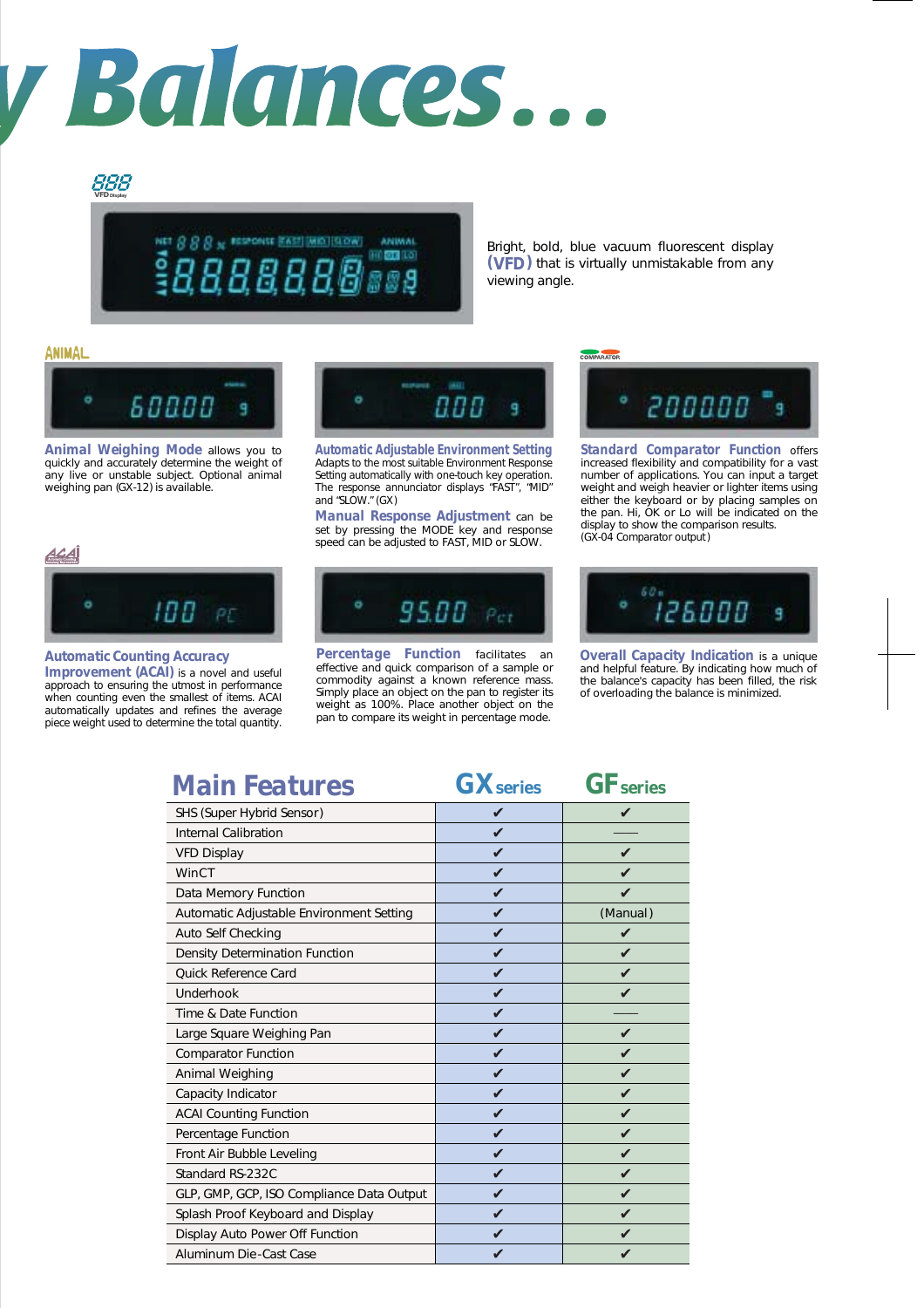#### *Splash Proof Keyboard and Display*

Balances protected from dust and spills

#### *GLP/GMP/GCP/ISO Compliance*

Allows GLP or LIMS balance management by outputting the Balance ID number and data used to calibrate the balance. The data can be output to A&D's AD–8121B printer or a computer, indicating date, time, Balance ID number, serial number and calibration data.

**STANDARD**

|          | σL   |
|----------|------|
|          | ABCD |
|          | u.,  |
|          |      |
|          |      |
| нø<br>ΩE | €    |

#### *Standard RS-232C*

Bi-directional communication with a PC or connects directly to a printer

#### *Commands*

A PC can control the balance by sending commands to the balance.

- Commands to query weighing data
- Commands to control the balance
- Commands to control the memory function
- Commands to control the comparator function

#### *ID Number*

The balance ID number can be set. It is used to identify the balance when GLP is used. The ID number is memorized and maintained once it is fixed, even if the AC adapter is removed.

#### **OFFD** Display Auto Power Off Function

Display turns off after 10 minutes of inactivity (can be disabled when undesired)

### *Data Memory Function ( Patent Pending )*

Format the Data Memory Function for: GX • 200 sets of weighing data

- 100 sets of weighing data with Time & Date
- 50 sets of GLP Data–Time & Date, Calibration Data, ID number and Serial number
- 20 sets of Unit Weight for Counting Mode
- GF 40 sets of weighing data
	- 20 sets of Unit Weight for Counting Mode

#### *Time* **&** *Date* (GX only)

Standard Time & Date Function complies with GLP and Interval Weighing in the Data Memory Function

#### *Auto Self Checking*

Automatically checks itself when setting the Automatic Adjustable Environment

#### *Standard Underhook*

Ideal for density determination and weighing magnetic substances.

#### *Density Measurement Function*

Picture shown with GX-13 Density Measurement Kit



#### *Interval Time Setting*

Weighing intervals of 2, 5, 10, 30 seconds and 1, 2, 5, 10 minutes in the Data Memory Function

#### *Auto Power On Function*

Plug it in and it turns itself on without pressing ON/OFF key

#### *Auto Re-Zero Function*

Re-Zeroes automatically after data output

#### *Large Square Weighing Pan*

Standard large square weighing pan on all models 128 x 128mm for 0.001g resolution models 165 x 165 mm for 0.01g and 0.1g resolution models

#### *Multiple Weighing Units* **&** *Programmable Unit*

Uses Programmable or standard units of measure ( g, ct, dwt etc.)

#### *Front Air Bubble Leveling*

Easily check the balance's level from the front

#### *Quick Reference Card*

A fast, convenient operating guide installed at the bottom of the balance